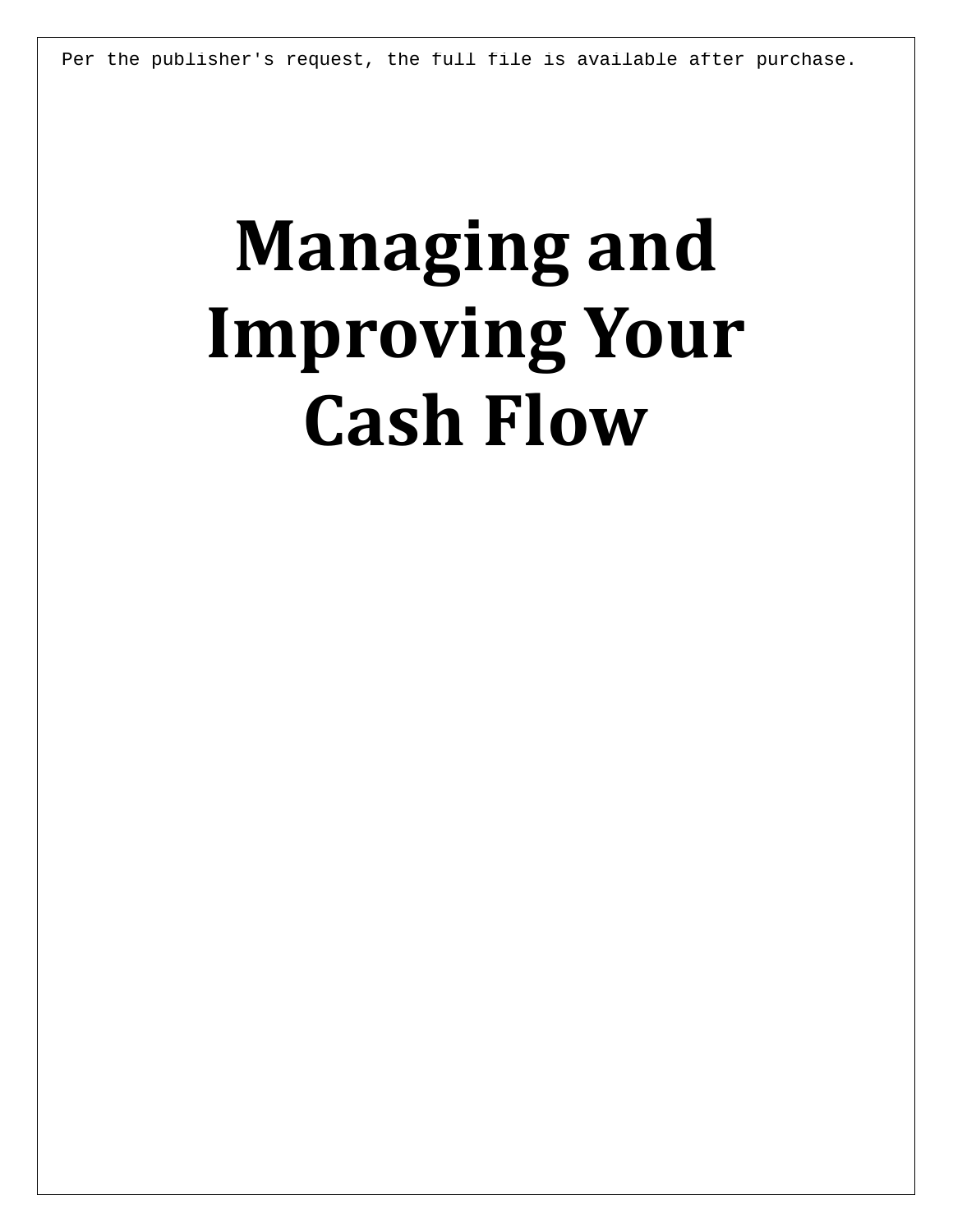## **Managing and Improving Your Cash Flow**

Copyright  $©$  2014 by

DELTACPE LLC

All rights reserved. No part of this course may be reproduced in any form or by any means, without permission in writing from the publisher.

The author is not engaged by this text or any accompanying lecture or electronic media in the rendering of legal, tax, accounting, or similar professional services. While the legal, tax, and accounting issues discussed in this material have been reviewed with sources believed to be reliable, concepts discussed can be affected by changes in the law or in the interpretation of such laws since this text was printed. For that reason, the accuracy and completeness of this information and the author's opinions based thereon cannot be guaranteed. In addition, state or local tax laws and procedural rules may have a material impact on the general discussion. As a result, the strategies suggested may not be suitable for every individual. Before taking any action, all references and citations should be checked and updated accordingly.

*This publication is designed to provide accurate and authoritative information in regard to the subject matter covered. It is sold with the understanding that the publisher is not engaged in rendering legal, accounting, or other professional service. If legal advice or other expert advice is required, the services of a competent professional person should be sought.*

*—-From a Declaration of Principles jointly adopted by a committee of the American Bar Association and a Committee of Publishers and Associations.*

All numerical values in this course are examples subject to change. The current values may vary and may not be valid in the present economic environment.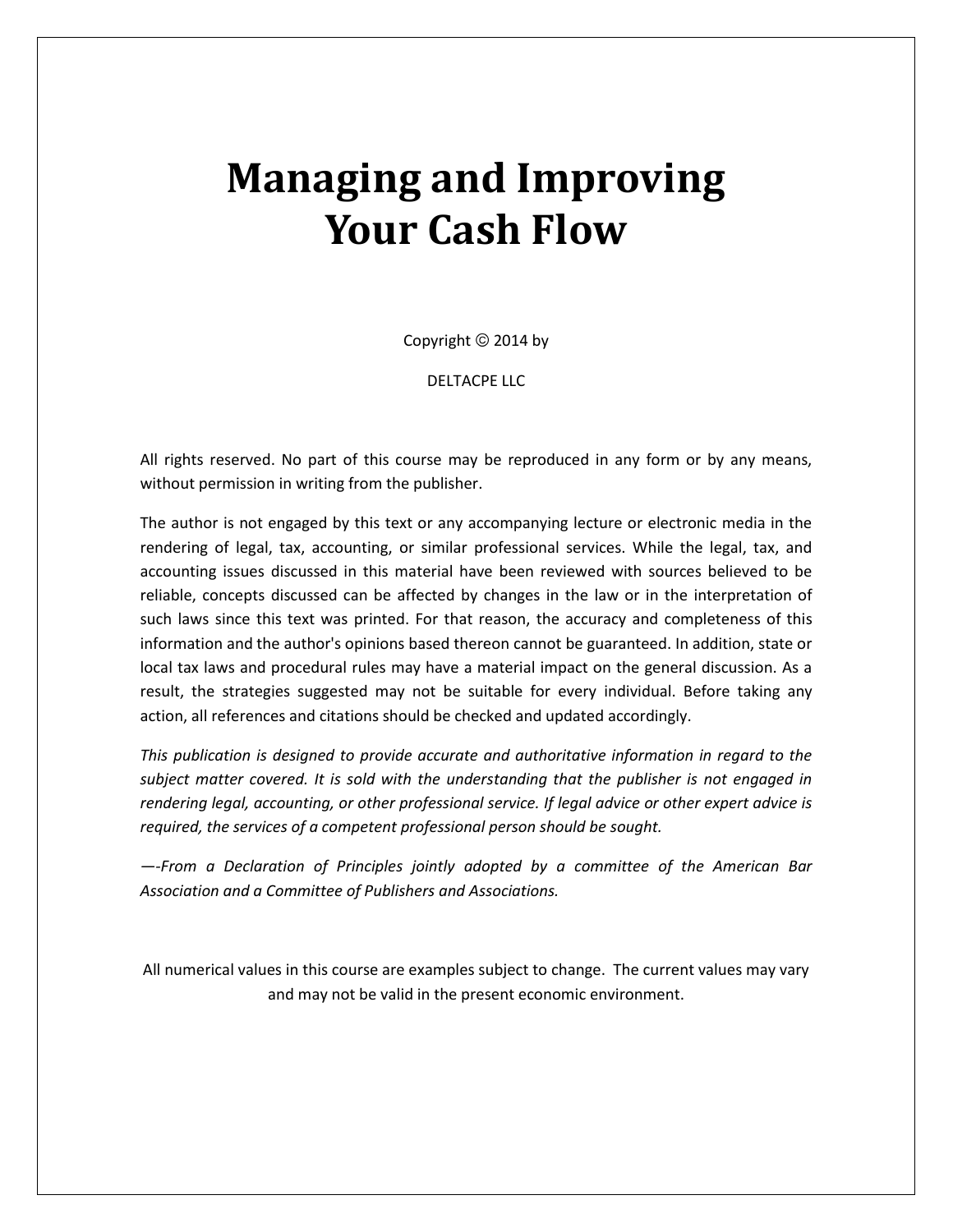## **Course Description**

Cash is the lifeblood of a business. Sound cash management is the key to the survival of any business. You can go broke even while making a profit. Profit is measured on an accrual basis in accounting. This course alerts you to the difference between profit and cash flow and teaches you the tools and techniques that allow you to effectively increase and manage your cash flow.

**Field of Study** Finance Level of Knowledge **Conservation** Overview **Advanced Preparation** None

**Prerequisite Basic Math and Accounting**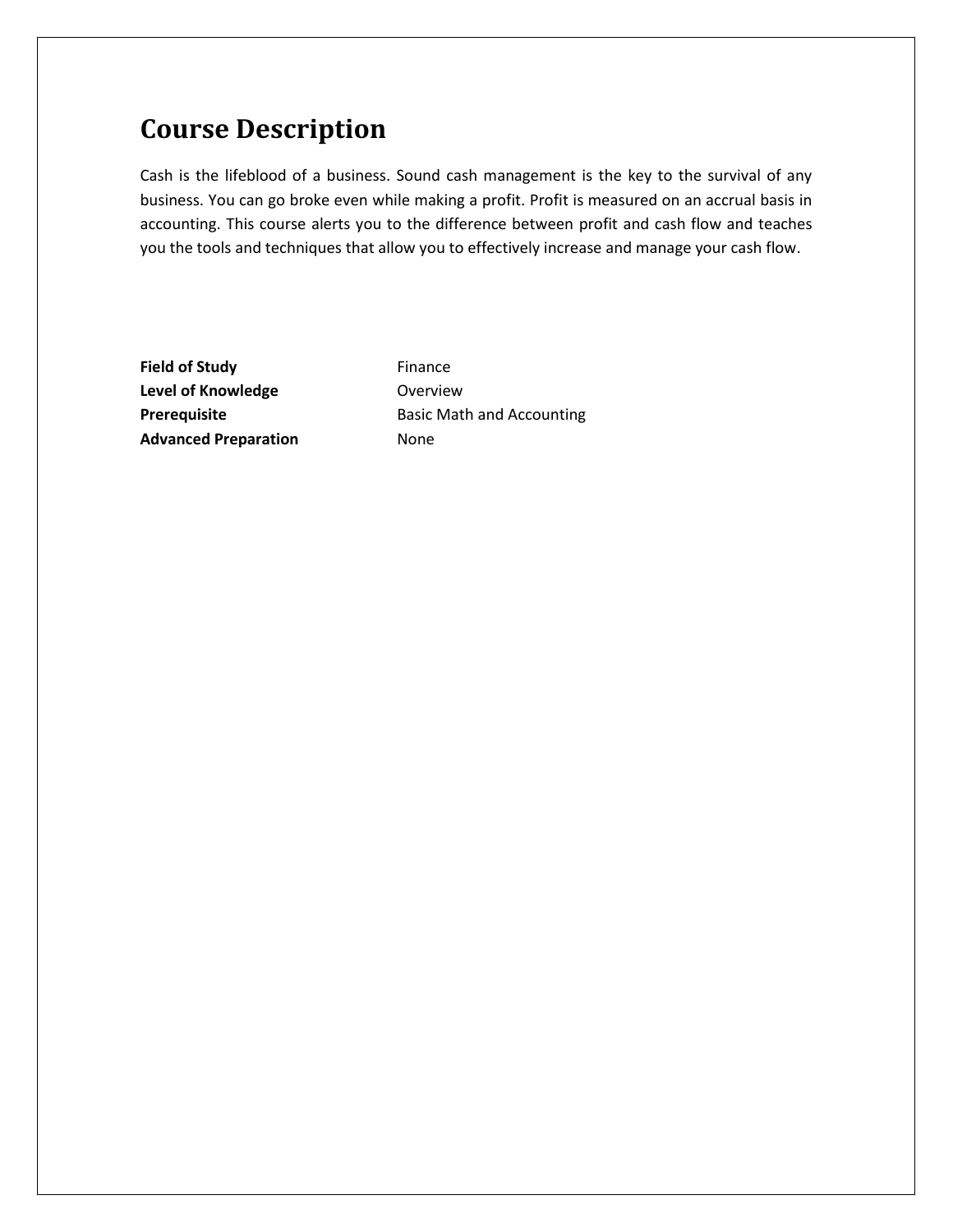## **Table of Contents**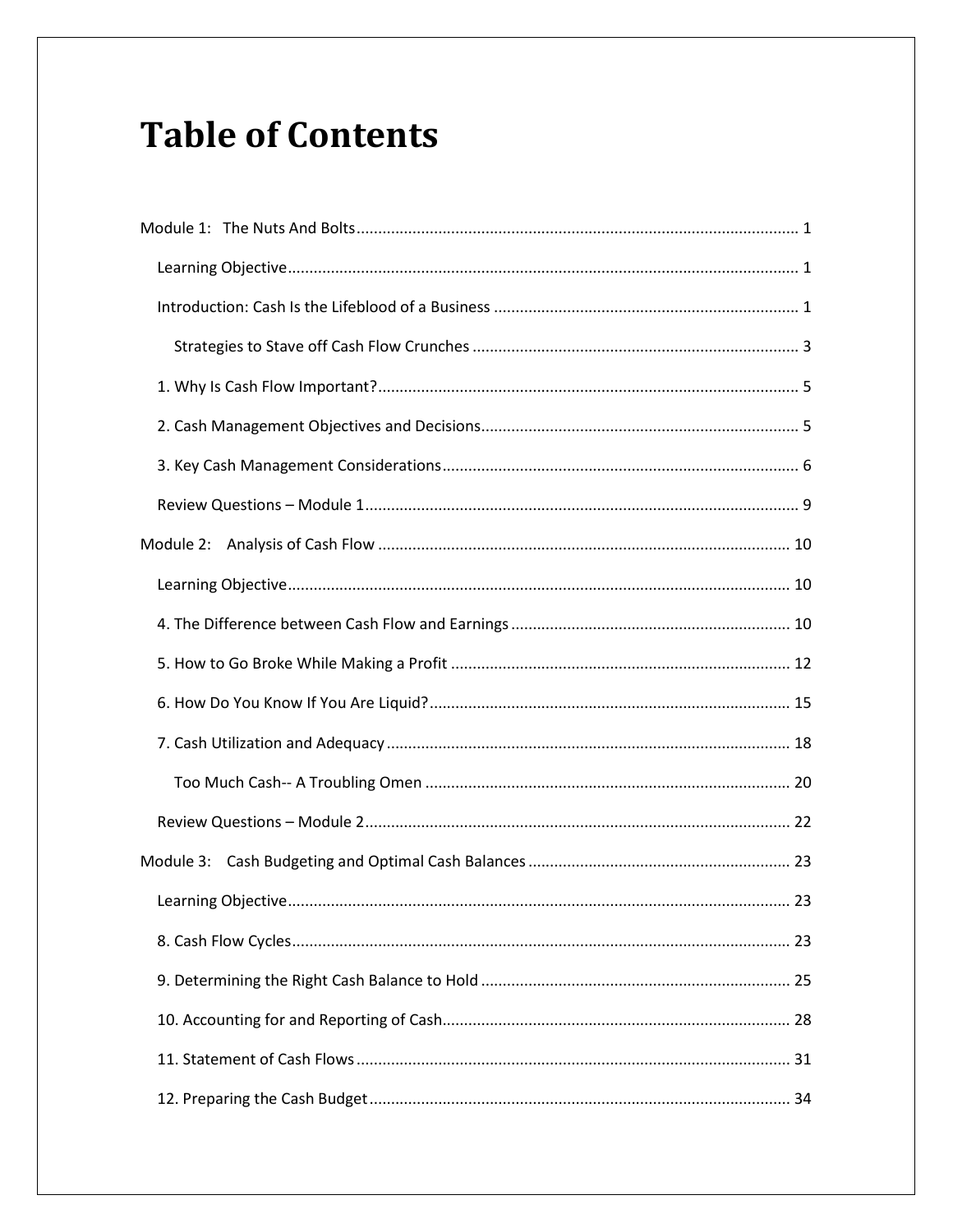| Module 4: |
|-----------|
|           |
|           |
|           |
|           |
|           |
|           |
|           |
|           |
|           |
|           |
|           |
|           |
|           |
|           |
|           |
|           |
|           |
|           |
| Module 7: |
|           |
|           |
|           |